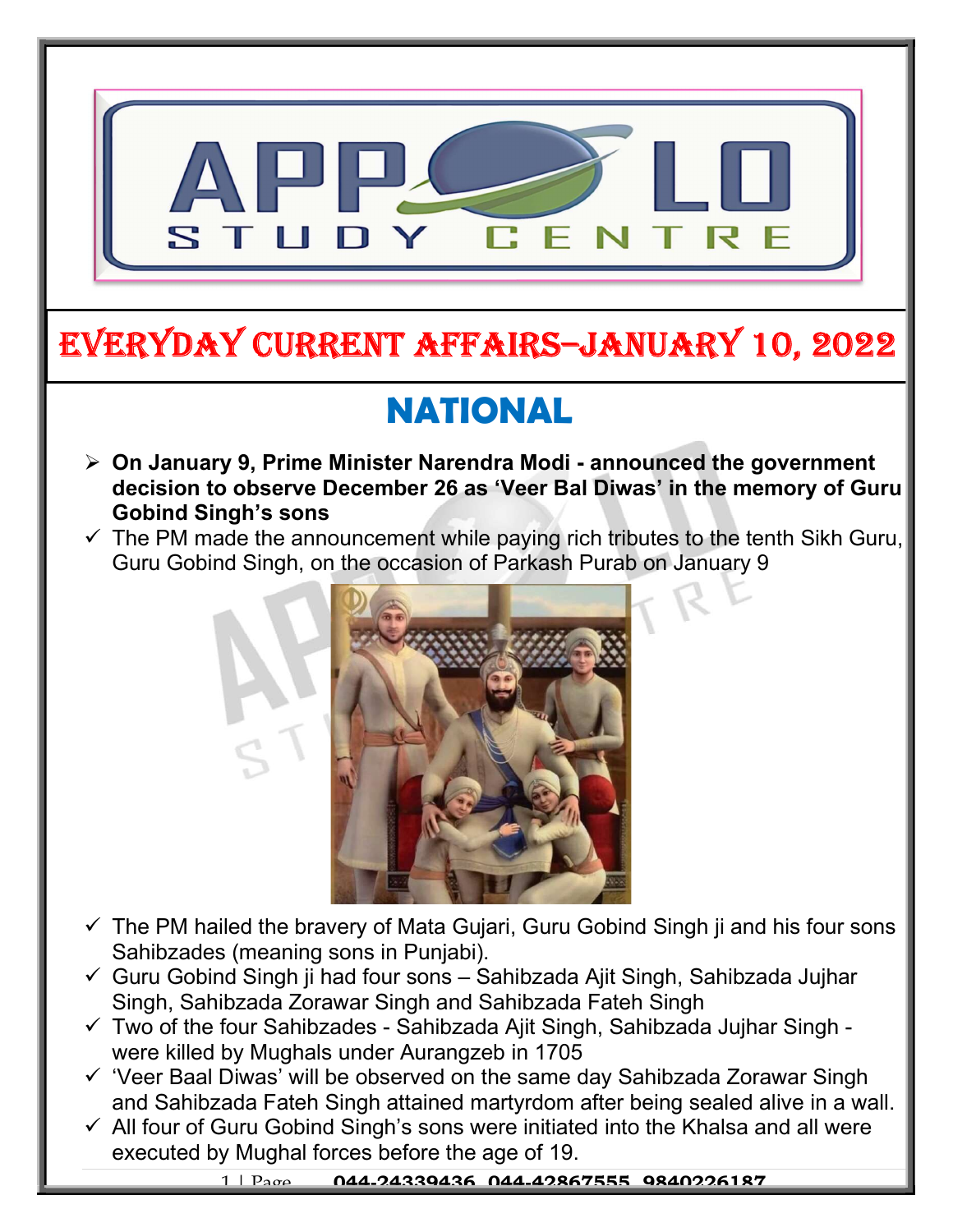- $\checkmark$  Guru Gobind Singh was also killed by a Mughal assassin in 1708, a year after the death of Aurangzeb.
- $\checkmark$  Earlier, the Prime Minister had announced the decision to repeal farm laws on November 19, the birth anniversary of Guru Nanak Dev, founder of Sikhism.
- $\checkmark$  The government also commemorated the 400th anniversary of the martyrdom of the ninth Guru, Tegh Bahadur, who was executed by Mughals for protesting against the persecution of Kashmiri Pandits, on a big scale.
- $\checkmark$  The PM had spoken about the sacrifices of Guru Gobind Singh's sons in one of his Mann Ki Baat addresses.
- $\triangleright$  The Central Vigilance Commission (CVC) has amended rules to mandate that all bank fraud cases involving more than ₹3 crore will be referred to an expert panel to decide if they need investigation by the Central Bureau of Investigation (CBI)



- Earlier, only fraud cases that dealt with more than ₹50 crore in public sector banks were referred to this panel.
- $\checkmark$  In this regard, the CVC has issued a circular based on discussions with the RBI and the finance ministry
- $\checkmark$  Accordingly, the Advisory Board for Banking and Financial Frauds will examine the role of all executives and whole-time directors in cases of Rs 3 to Rs 50 crore classified as fraud by state-run banks and financial institutions on or after January 6.
- $\checkmark$  According to CVC, a separate board for cases between Rs 3 crore and Rs 50 crore will be set up

## SCIENCE, TECHNOLOGY & ENVIRONMENT

 $\triangleright$  Twenty three tigers were reported dead in the reserve forests of Tamil Nadu in the past four years, since 2018.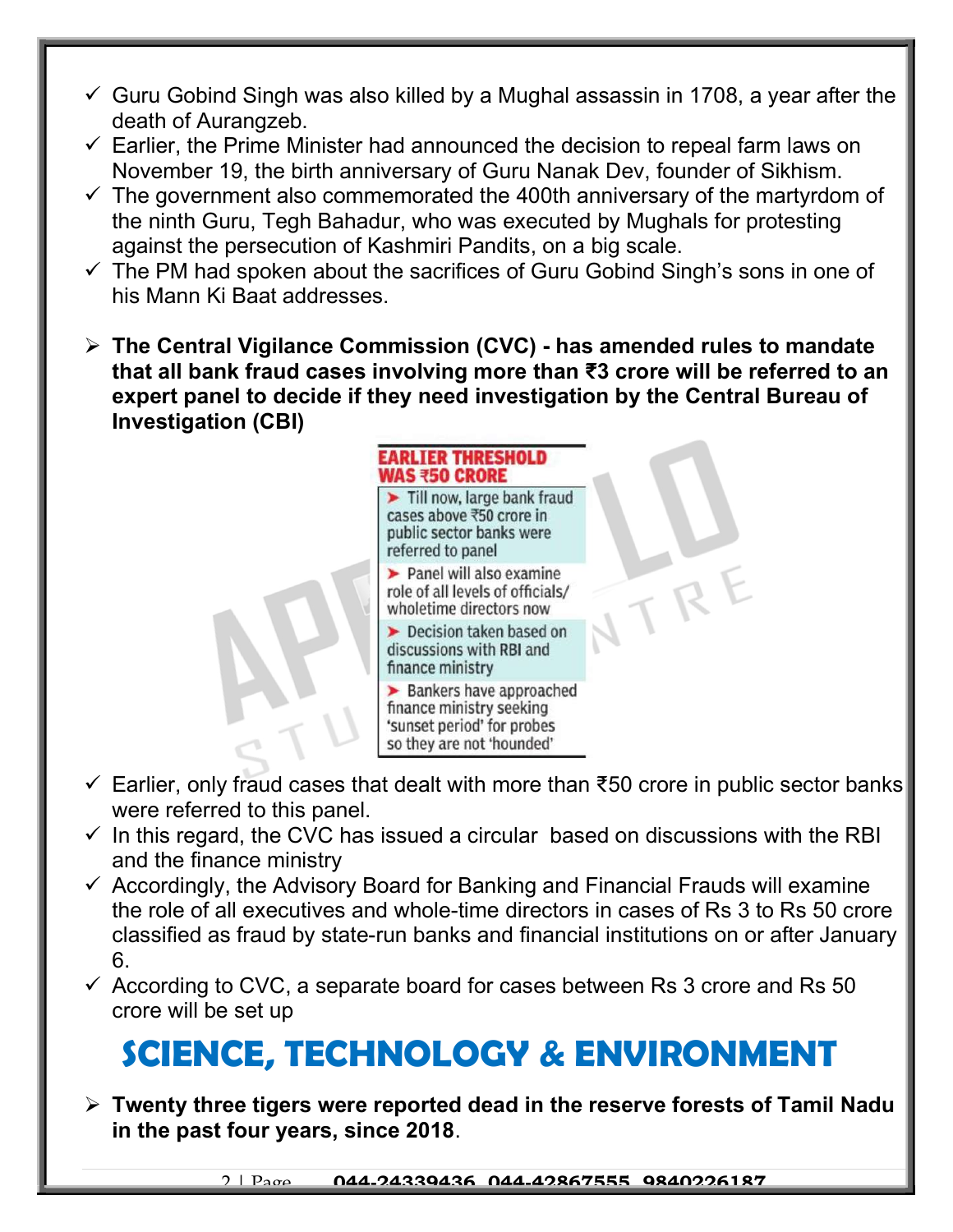

- $\checkmark$  While three tigers were poached either by poisoning or electrocution, the remaining deaths were natural.
- $\checkmark$  The number of tiger deaths and poaching in this period was less by at least 50% when compared to previous four years (2014-17).
- $\checkmark$  During 2014-17, at least 32 tigers were reported dead in the reserve forest areas in the State, of which six were poaching cases.
- $\checkmark$  Tamil Nadu accounts for 250 tigers.
- $\checkmark$  A total of 3, 8, 7 and 5 tigers were reported dead during the years 2021, 2020, 2019 and 2018
- $\checkmark$  In 2021, Hasanur and Coimbatore divisions recorded one death each, while Mudumalai Tiger Reserve (MTR) reported one tiger death.
- $\checkmark$  In 2020, of the eight tiger deaths, Sathyamangalam Tiger Reserve, Mudumalai Tiger Reserve, Anaimalai Tiger Reserve and Hasanur forest division reported two tiger deaths each.
- $\checkmark$  Besides the 23 tigers reported dead in forest areas in the past four years, another nine tigers in Arignar Anna Zoological Park were also reported dead during the same period.
- $\checkmark$  Countrywide synchronized tiger census is conducted at an interval of every three years by National Tiger Conservation Authority.

### ECONOMY

- $\triangleright$  The government has opened a multiagency probe against the Indian operations of top Chinese phone companies Xiaomi, Oppo and Vivo
- $\checkmark$  The probe will cover allegations of "lapses and discrepancies" in their statutory financial filings and other reporting over the last few years, apart from looking into their business practices.
- $\checkmark$  The agencies will seek to investigate if there was concealment of income, deliberate attempts to suppress profits to evade taxes, and abuse of dominant position in the smartphone market to the detriment of the local industry.
- $\checkmark$  Besides, policies related to alleged non-transparent methods in sourcing components and distribution of products will also be covered under the probe